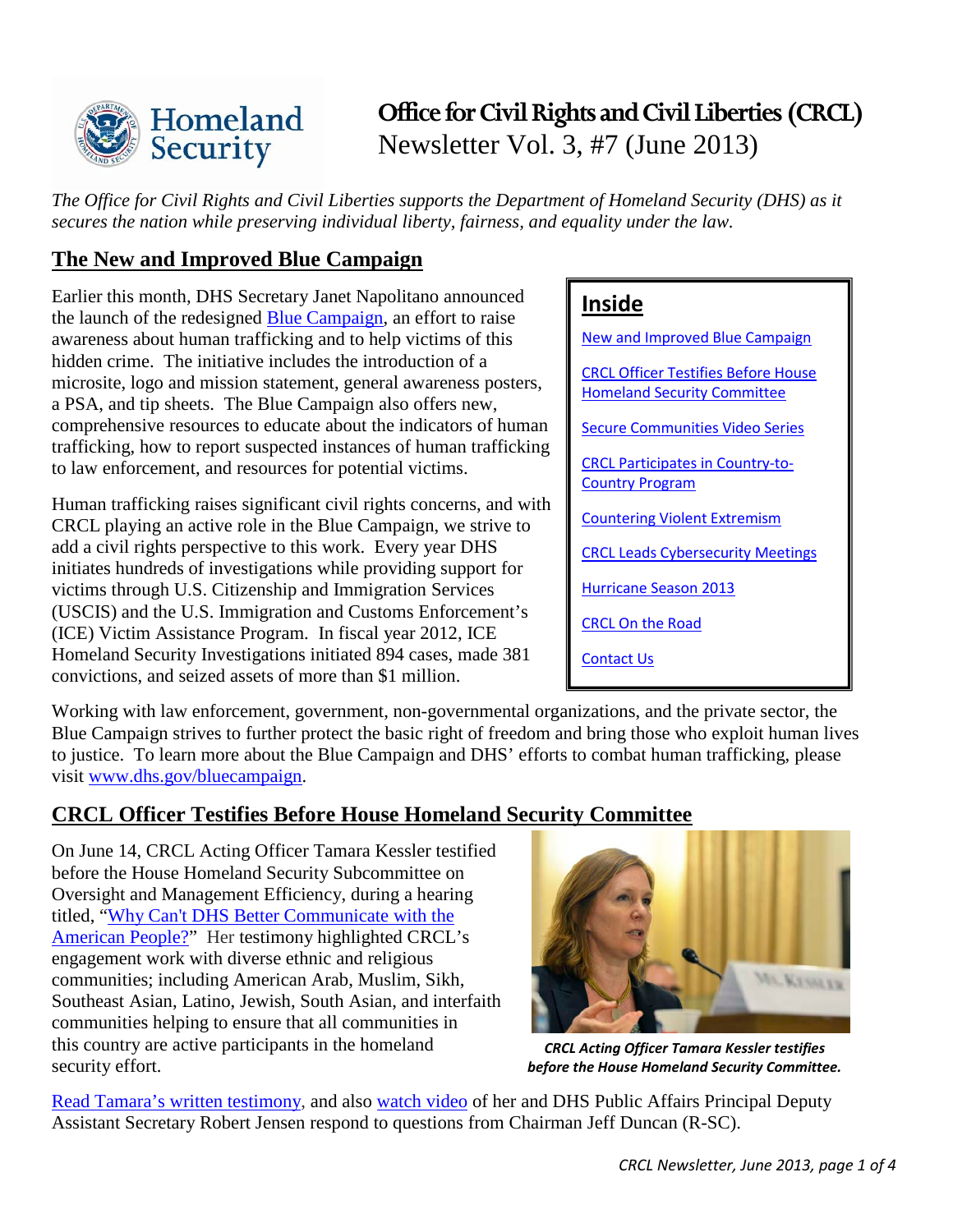# <span id="page-1-0"></span>**CRCL and ICE Release Final Videos in Secure Communities Briefing Series**

CRCL recently released the final three roll call videos and associated modules for law enforcement leadership, completing its series of eight *training briefing modules* for state and local law enforcement officials about civil rights and civil liberties issues related to Secure Communities. These modules are the result of a two year collaborative effort between CRCL and ICE, with assistance of many state and local partners, the Federal Law Enforcement Training Center, USCIS, and the U.S. Department of



Justice (DOJ). CRCL now aims to disseminate these videos to the approximately 800,000 state and local law enforcement officers and leaders throughout the country.

The briefing series provides actionable information to the front line officers who need it and supports the DHS commitment to protect the rights and liberties of all persons affected by DHS activities and programs. Each module contains a short video, downloadable job aids designed for line officers, and materials for law enforcement leadership, such as planning tools and web-based resources.

Concerns about the civil rights and civil liberties of individuals in communities where there is significant immigration enforcement activity are not unique to Secure Communities. Officers and agencies can now turn to this series to learn more about Secure Communities, as well as civil rights and civil liberties issues in the context of: immigration detainers, consular notification, unlawful retaliation by private actors, community outreach, assisting certain crime victims and witnesses, limited English proficiency, and avoiding racial profiling.

# <span id="page-1-1"></span>**CRCL Participates in Country-to-Country Program**

This month, a CRCL representative traveled to Bosnia to serve as a trainer in a unique "Country-to-Country" program designed to promote implementation of [UN Human Rights Council](http://geneva.usmission.gov/wp-content/uploads/2012/04/Resolution16-18.pdf)  (UNHRC) [Resolution 16/18,](http://geneva.usmission.gov/wp-content/uploads/2012/04/Resolution16-18.pdf) which was adopted in March 2011. The UNHRC Resolution 16/18 was sponsored by the Organization of Islamic Cooperation on "Combating Intolerance, Negative Stereotyping and Stigmatization of, and Discrimination, Incitement to Violence and Violence Against, Persons Based on Religion and Belief."

The Resolution focuses on concrete, positive measures that states can take to combat religious bias and intolerance rather than legal measures to restrict



*Country-to-Country meeting in Bosnia*

speech. For example, the resolution calls on states to take effective measures to prevent discrimination based on religion, to protect the ability of members of all religious communities to exercise their faith and participate fully in society, to speak out against religious hatred and intolerance, and to foster greater outreach by governments to diverse religious communities, among other recommendations.

The "Country-to-Country" program follows the [December 2011 Experts' Meeting](http://www.humanrights.gov/wp-content/uploads/2012/04/1618FirstMeetingReport.pdf) held in the U.S. which brought together ministry of justice officials, legal experts, human rights officials, and others involved in the enforcement, drafting, policy, or community engagement relating to anti-discrimination laws, hate crime laws, and other legal measures in line with Resolution 16/18. At that meeting, participants discussed comparative legal frameworks, comparative enforcement mechanisms and tools, case studies, and best practices in government engagement with diverse religious communities.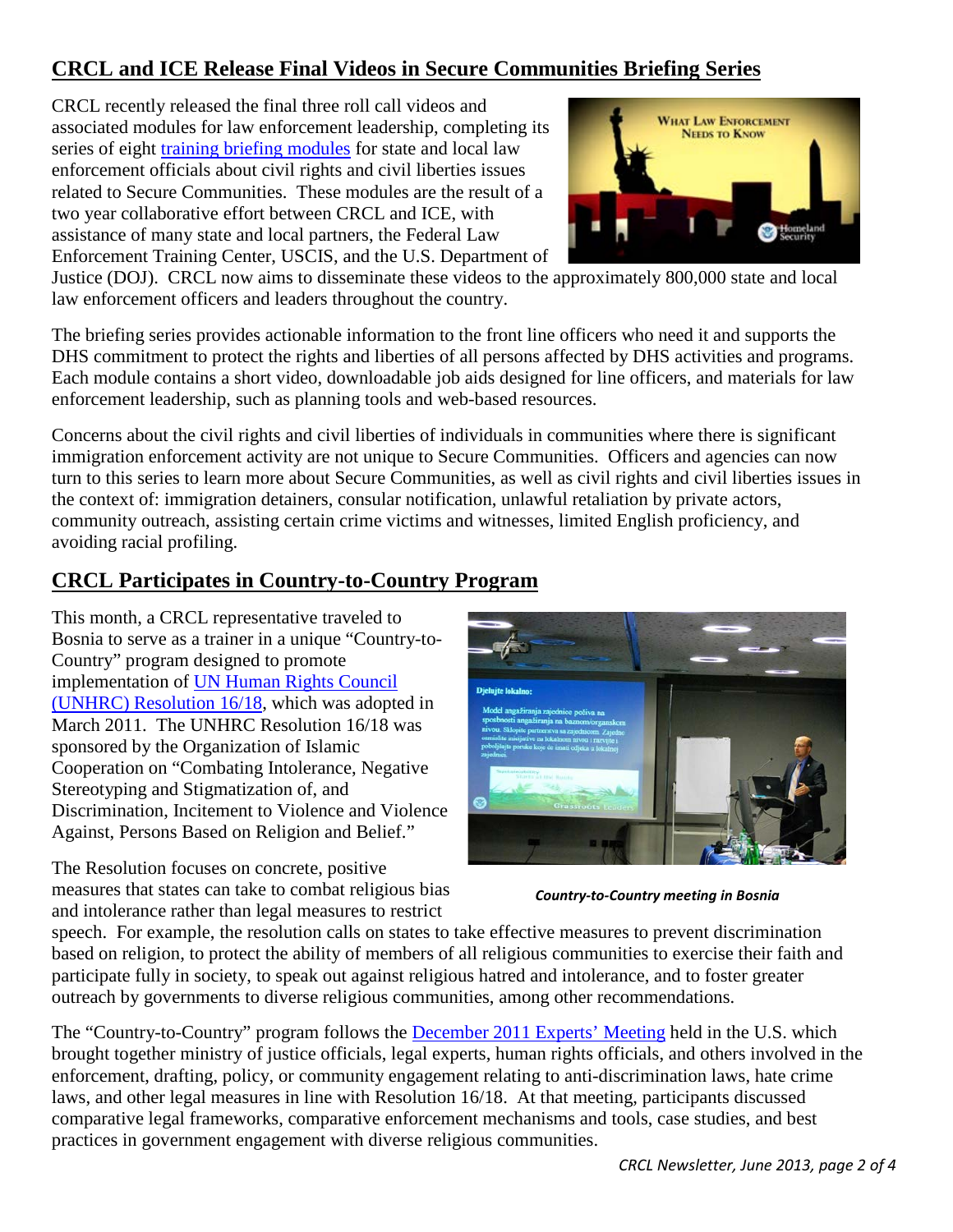#### *[continued on next page]*

The "Country-to-Country" program that took place in Bosnia was a pilot-program that allowed for a deeper dive into comparative legal frameworks, best practices, and technical assistance, and involved a much larger number of individuals from Bosnia. CRCL's representative provided in-depth descriptions and simulations, including hypothetical exercises, of the Department's community engagement programs tailored to topics related to Bosnia. Based on lessons-learned from the Bosnia program, CRCL and DOJ's Civil Rights Division plan on implementing similar programs with four additional countries in the future.

### <span id="page-2-0"></span>**Countering Violent Extremism**

In an effort to foster stronger partnerships between communities and law enforcement, CRCL recently conducted a table-top exercise designed to share perspectives and improve communication. Participants included FBI federal agents, local law enforcement officials, and community leaders from throughout the National Capital Region. The table-top exercise featured an unfolding scenario of possible criminal activity in a high threat environment, spurring discussion of how law enforcement and local communities should respond and work together.



*Participants at the table-top exercise*

With any homeland security issue, neither the government nor communities can achieve success

alone. Working together on these complex issues requires significant trust between communities and government. This exercise was designed to reinforce the theme that "homeland security begins with hometown security."

**Civil Rights/Civil Liberties Impact Assessment on Border Searches of Electronic Devices** The Civil Rights/Civil Liberties Impact Assessment on Border Searches of Electronic Devices is now available online at: [http://www.dhs.gov/civil-rights-civil-liberties-impact-assessments.](http://www.dhs.gov/civil-rights-civil-liberties-impact-assessments)

## <span id="page-2-1"></span>**CRCL and DHS Privacy Office Lead Cybersecurity Meetings**

In February 2013, the President signed [Executive Order \(EO\) 13,636, "Improving Critical Infrasture](http://www.whitehouse.gov/the-press-office/2013/02/12/executive-order-improving-critical-infrastructure-cybersecurity)  [Cybersecurity,"](http://www.whitehouse.gov/the-press-office/2013/02/12/executive-order-improving-critical-infrastructure-cybersecurity) and [Presidential Policy Directive \(PPD\) 21, "Critical Infrastructure Security and](http://www.whitehouse.gov/the-press-office/2013/02/12/presidential-policy-directive-critical-infrastructure-security-and-resil)  [Resilience."](http://www.whitehouse.gov/the-press-office/2013/02/12/presidential-policy-directive-critical-infrastructure-security-and-resil) The policies set forth in these directives will strengthen the security and resilience of critical infrastructure against evolving threats and hazards, and call for an updated and overarching national framework that reflects the increasing role of cybersecurity in securing physical assets.

DHS is the federal government's lead agency for coordinating the protection, prevention, mitigation, and recovery from cyber incidents. In support of the Department's efforts to implement EO 1636 and PPD 21, CRCL and the DHS Privacy Office recenlty hosted a series of meetings that bought together privacy and civil liberties advocates and leaders of eight DHS Cybersecurity Integrated Task Force working groups for an extended conversation about the Department's efforts to protect cybersecurity in the Nation's critical infrastructure. The meetings provided transparency into DHS cybersecurity activities and gave advocates and experts on cybersecurity and civil liberties a chance to offer constructive feedback and helpful criticism in the context of a nearly three month-long dialogue.